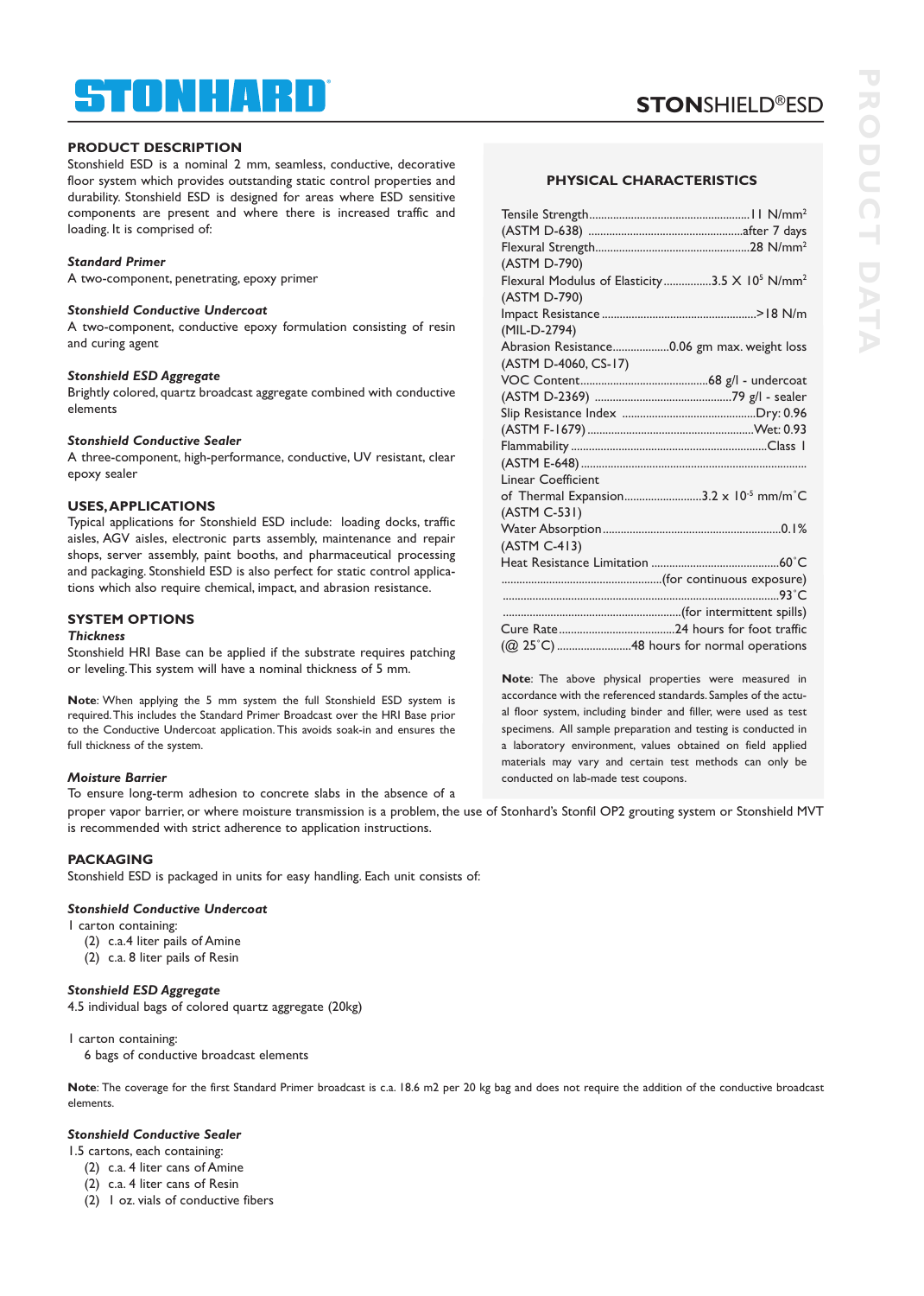# **COVERAGE**

Each unit of Stonshield ESD will cover approximately 27.9  $m^2$  of surface at a 2 mm nominal thickness.

# **STORAGE CONDITIONS**

Store all components of Stonshield ESD between 16 to 30°C in a dry area. Avoid excessive heat and do not freeze. The shelf life is three years in the original, unopened container.

### **COLOR**

Stonshield ESD is available in 15 standard colors. Refer to the Stonshield Color Sheet.

### **SUBSTRATE**

Stonshield ESD is suitable for application over properly prepared concrete, wood or steel surfaces. It is not recommended for use over asphalt, mastic, gypsum-based products, brick or painted surfaces. These must first be removed by mechanical means to expose the substrate prior to overlayment.

### **SUBSTRATE PREPARATION**

Proper preparation is critical to ensure an adequate bond and system performance. The substrate must be dry and properly prepared utilizing mechanical methods. Questions regarding substrate preparation should be directed to your local Stonhard representative or Technical Service.

# **APPLICATION**

Application of the Stonshield ESD system is accomplished as follows:

- 1 Standard Primer is mixed and applied to the floor with a squeegee and a nap roller. Stonshield Aggregate is broadcast into the wet primer using a special Stonhard Spraycaster.Allow 8 hours to cure and sweep off excess aggregate.
- 2 Stonshield Conductive Undercoat is mixed just prior to use in accordance with prescribed directions. It is applied to the floor with a squeegee and medium nap roller.
- 3 The Stonshield Aggregate is mixed with the conductive elements and is then broadcast into the wet Undercoat using the special Stonhard Spraycaster.Allow 8 hours to cure, then sweep off the excess aggregate. Do not vacuum.
- 4 Stonshield Conductive Sealer is mixed and applied using a rubber squeegee and then rolled using a medium nap roller. It is then finish-rolled with a texture roller.Allow 12 hours to cure.
- 5 Apply the second coat of Stonshield Conductive Sealer in the same fashion as the first.

Refer to the Stonshield ESD Directions for further details.

### **STATIC CONTROL PROPERTIES**

Stonshield ESD has been specifically designed to comply with the ANSI/ESD S20.20 specification for the protection of electrical and electronic parts, assemblies and equipment.

| Surface Resistance       | $<$ 1.0x10 <sup>8</sup> ohms( $\Omega$ ) |
|--------------------------|------------------------------------------|
| $(ESD-S7.1)$             |                                          |
| Body Voltage Generation. | $\leq$ 100 volts <sup>*</sup>            |
| (ESD STM97.2)            |                                          |

\*Body Voltage Generation is not solely a function of flooring conductivity but is a combination of many factors, including footwear and environmental conditions.Your specific environment and choice of footwear may yield slightly different results.

Electrostatic Discharge (ESD) flooring has a variety of applications from microchip manufacturing to military ordinance.Therefore, each facility may have unique resistance requirements based on their individual ESD programs. It is important to identify the resistance requirements and test method used for each project prior to installing any ESD flooring.

### **ELECTRICAL TESTING**

Once the conductive undercoat/conductive broadcast layer is tack-free, it must be tested for proper conductivity. Point-to-point and point-to-ground readings should be taken and all values should fall below  $1.0 \times 10^8$  ohms( $Ω$ ).

The floor must also be tested after each application of conductive sealer. Once the conductive sealer is tack-free, point-to-point and point-to-ground readings should be taken. All values must fall below 1.0x108 ohms(Ω).

Note: Stonhard tests all floors in accordance with the ESD S7.1 test method. Various other ESD standards and test methods are available and they each have their own unique parameters. Please contact the Stonhard's technical service department if you wish to use a different test method.

### **RECOMMENDATIONS**

- DO NOT attempt to install material if the temperature of Stonshield ESD components and substrate are not within 16 to 30˚C.The cure time and application properties of the material are severely affected at temperatures outside of this range.
- DO NOT use water or steam in the vicinity of the application. Moisture can seriously affect the working time and other properties.
- Avoid contact with all liquid amine and resin as they may cause skin and/or eye irritation.

# **PRECAUTIONS**

- Solvents are recommended for clean up of the unreacted Stonshield ESD material. The reacted material will require mechanical means of removal.
- Use these materials only in strict accordance with manufacturer's recommended safety procedures. Dispose of waste materials in accordance with government regulations.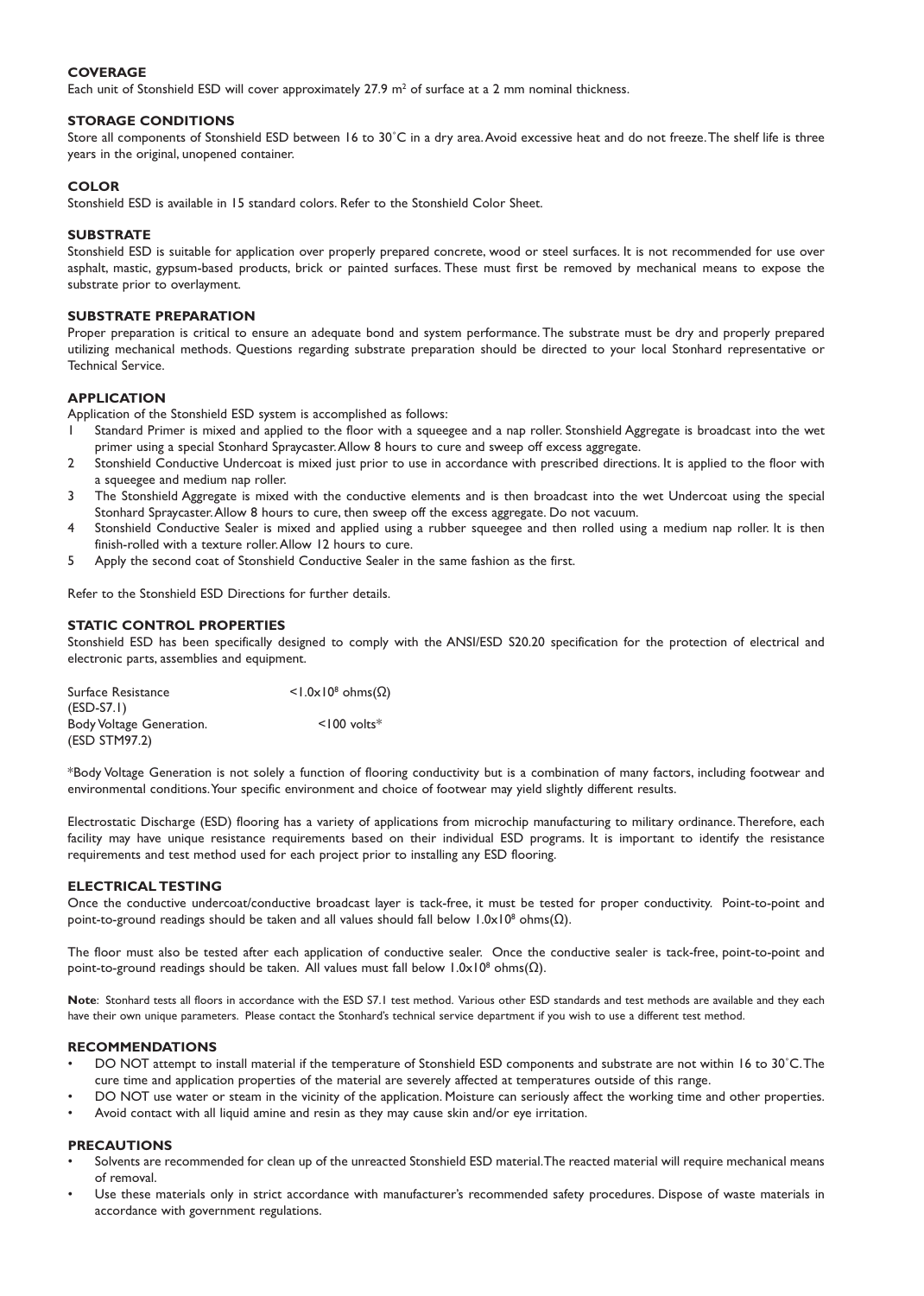- The use of safety glasses and impervious gloves is required during application.
- In case of contact, flush the area with copious amounts of water for 15 minutes and seek medical attention.Wash skin with soap and water.
- Use only with adequate ventilation.

# **NOTES**

- Procedures for maintenance of the flooring system during operations are described in the Stonkleen Floor Cleaning Procedures Brochure.
- Safety Data Sheets for Stonshield ESD are available online at www.stoncor-europe.com under Products\Resource Docs or upon request.
- Specific information regarding chemical resistance is available in the Stonshield Chemical Resistance Guide.
- A staff of technical service engineers is available to assist with installation or to answer questions related to Stonhard products.
- Requests for technical service or literature can be made through local sales representatives and offices, or corporate offices located worldwide.
- The appearance of all floor, wall and lining systems will change over time due to normal wear, abrasion, traffic and cleaning. Generally, high gloss coatings are subject to a reduction in gloss, while matte finish coatings can increase in gloss level under normal operating conditions.
- Surface texture of resinous flooring surfaces can change over time as a result of wear and surface contaminants. Surfaces should be cleaned regularly and deep cleaned periodically to ensure no contaminant buildup occurs. Surfaces should be periodically inspected to ensure they are performing as expected and may require traction-enhancing maintenance to ensure they continue to meet expectations for the particular area and conditions of use.